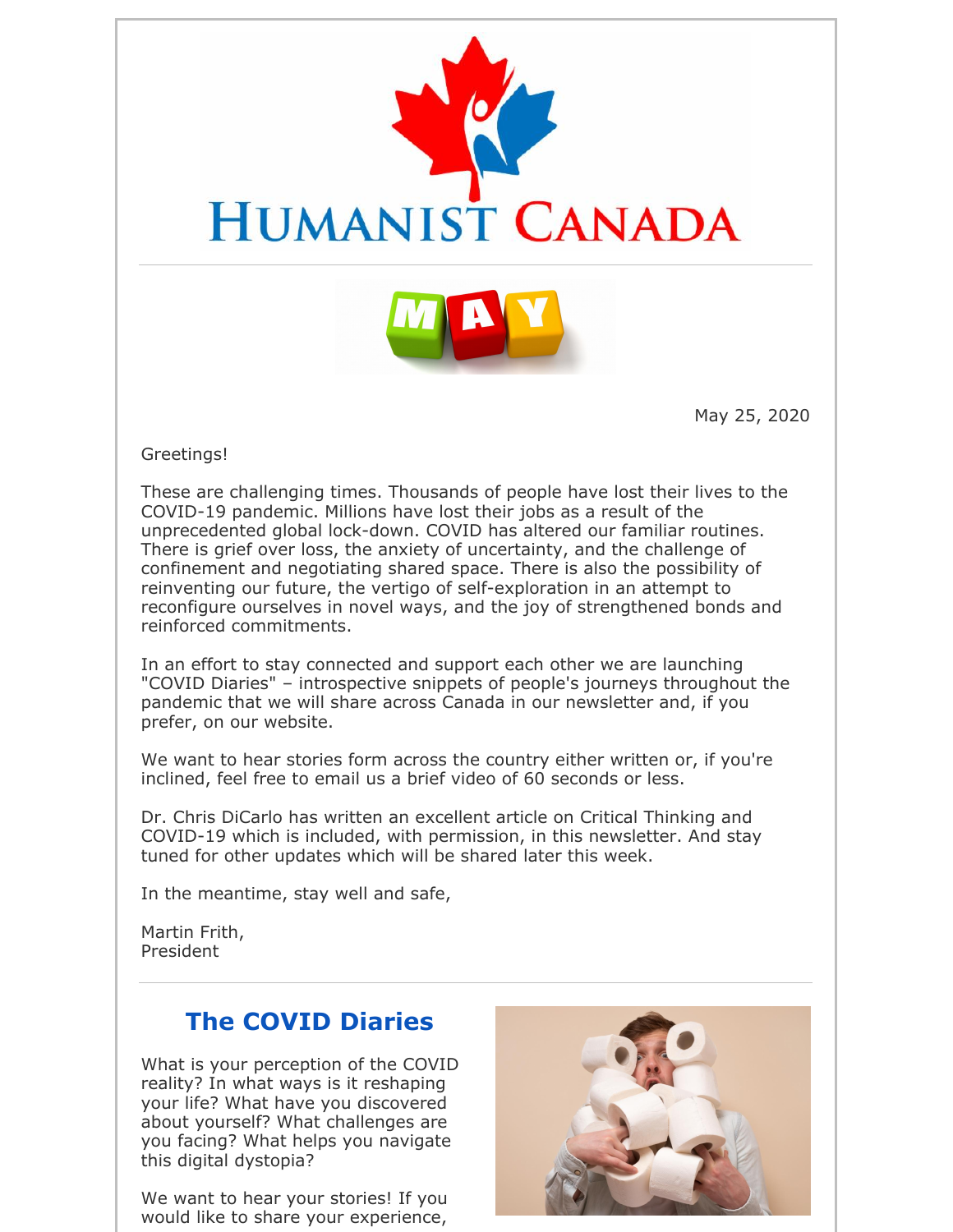send us a brief story and your geographical location at members@humanistcanada.ca. If you prefer to publish your diary entry anonymously, please indicate so, and let us know where you would like your contribution to appear: in the newsletter, on the website, or both.



### **Critically Thinking About Covid-19**

Philosopher, educator, and author, **Dr. Christopher W. DiCarlo**, has written an excellent article on applying Critical Thinking skills to the coronavirus crisis. Dr. DiCarlo is the Principal and Founder of Critical Thinking Solutions, a consulting business for individuals, corporations, and not-for-

profits in both the private and public sectors. He is also the Ethics Chair for the Canadian Mental Health Association.

**Click to read the article**

## **Upcoming Events**



#### **Webinar Series Join us on Sunday June 7, 3 pm EST**

#### **A universal basic income?**

Technological change and recurrent crises are creating a new reality in which automation is replacing human labour,

employment is increasingly insecure, and much socially valuable work goes unrewarded.

In 1971, the idea of a basic or guaranteed annual income for all Canadians was the key recommendation in a Senate report on poverty (the "Croll report"). In the 1970s, both Canada and the United States ran extensive pilot programs. In 2009, a Senate Committee, noting growing inequality and persistent poverty in Canada, said it was time to put a guaranteed income back on the public agenda.

In late 2016, the Ontario government announced its intention to carry out a basic income pilot project in communities across the province. In the context of COVID-19, the idea of a universal basic income, seen by many as a pressing issue, is being revisited across the globe.

\_\_\_\_\_\_\_\_\_\_\_\_\_\_\_\_\_\_\_\_\_\_\_\_

**Dr. Evelyn L. Forget**, Professor of Economics and Community Health Sciences at the University of Manitoba, Canada.



Her most recent book is Basic Income for Canadians: the key to a healthier, happier, more secure life for all. She is often called upon by governments, First Nations, and international organizations to advise on poverty, inequality, health and social outcomes.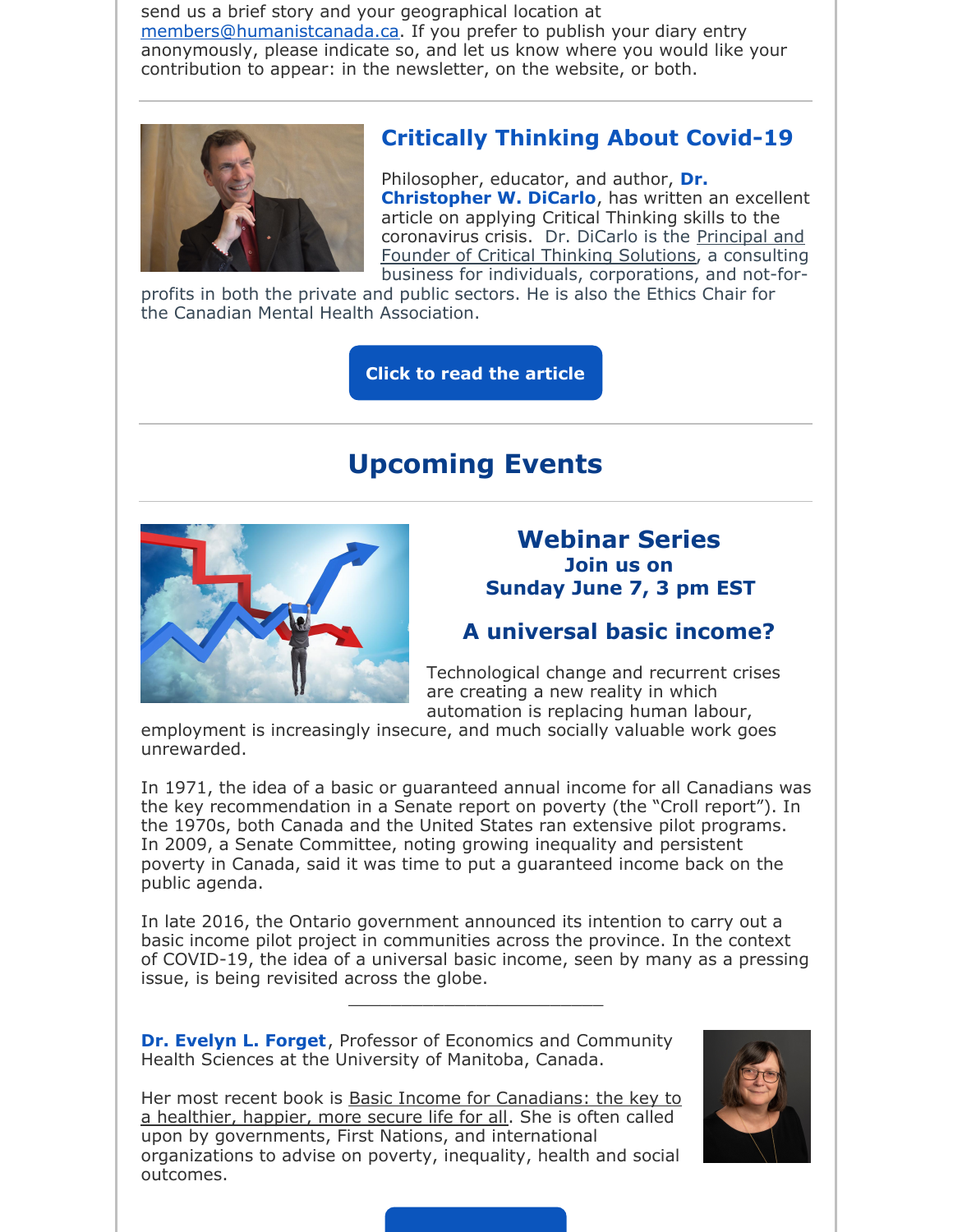**Register Today!**



#### **Humanist Canada's 2020 Virtual AGM June 14, 2020 at 2 pm ET**

Nominations for the Board of Directors have closed, and preparations are well underway for Humanist

Canada's virtual Annual General Meeting.

ISTAN

but togethe

In early June, you'll be receiving documents for the AGM, and we hope as many of you as possible will join on Zoom for the meeting. We'll review the financial statements, report on this past year and share some insights on the year ahead. It's an exciting time for Humanist Canada, so please take a moment and register today.

**Register Today!**

# A Virtual Celebration of Humanism American Humanist Association 2020 Conference

The AHA is pleased to invite you to join them for an exciting virtual conference, Distant but Together: A Virtual Celebration of Humanism. Humanists across the country will come together virtually on **August 8, 2020** to hear from terrific humanist speakers who will explore the values and principles that undergird our community.

**Click here for registration** and they will send you more information in the coming months once they develop conference programming and logistics.

#### **Tell us what you'd like to see in the Newsletter.**

To ensure the newsletter is relevant we invite your response to a few short questions. Having feedback from across the country is our goal. **Click here!**



## Why membership in Humanist Canada is important!

We simply can't do it without you. We are entirely funded through memberships and donations. Your involvement is incredibly significant and goes a long way to support lasting change for a better society and a tolerant world where rational thinking and kindness prevail.

Your membership status/expiry date is on **you\'re currently not a member,**